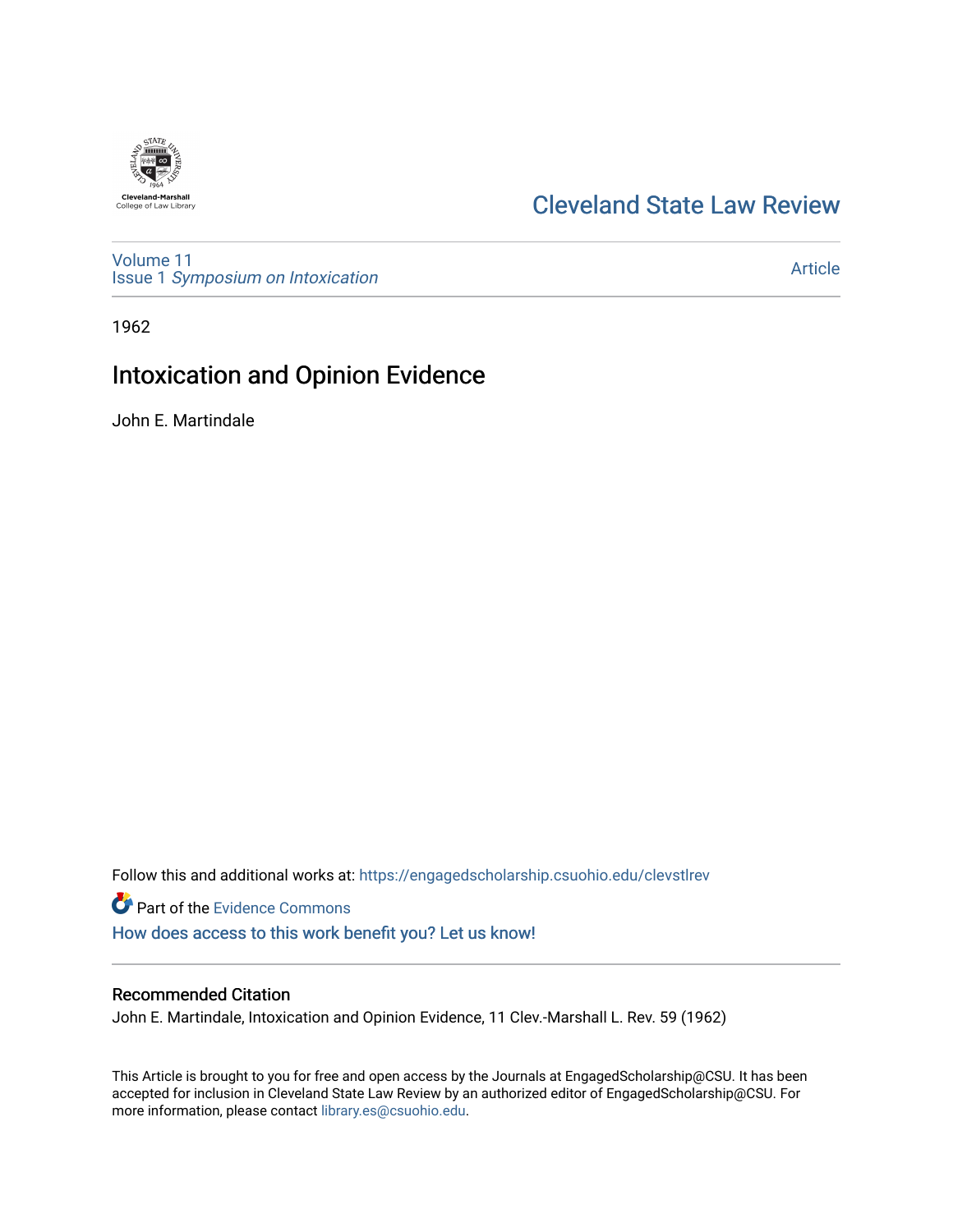# *Intoxication and Opinion Evidence John E. Martindale\**

**T MUST BE** SAID at the outset that there are many problems in connection with the rules of evidence which an article as short as this one cannot hope to touch upon. Among these is the relevance of intoxication to particular issues. It must be assumed that the evidence sought to be introduced is material and relevant. With this assumption we will consider three areas of intoxication evidence: lay opinion, expert opinion and hospital records. These are the three main areas involving the introduction of an opinion as to intoxicated condition.

### **Lay Opinion**

It is a generally accepted rule that a layman may testify as to the intoxicated condition of another person.1 Whether this is because his testimony is considered to be fact or because it is an exception to the rule against opinion evidence is open to some argument. The difference between fact and opinion is often a tenuous one at best.2 Where the physical state of a person is at issue, one authority distinguishes between the two by the test of whether the "instantaneous conclusion of the mind" was derived from facts presented "at one and the same time" (fact), or "successively perceived" (opinion).3 In the case of intoxication, the distinction seems hardly worth propagating, and it is little wonder there is disagreement among the courts.

Under the so called "composite facts" exception to the opinion evidence rule a layman is allowed to testify as to his opinion when it is not practicable to place before the jury all the primary facts upon which his opinion is founded. It is a corollary of this rule, that the witness must, to the extent that it is possible, testify as to the primary facts on which his opinion is based. The question of a person's intoxication has long been considered to be within the composite facts exception to the general rule against the admission of lay opinion evidence.

Where a person's intoxication is itself considered to be a matter of fact, the witness would not be required to state the

- **1** 20 Am. Jur., Evidence § 876.
- 2 7 Wigmore, Evidence 736.

<sup>\*</sup>A.B., Harvard University; a Senior at Cleveland-Marshall Law School.

**<sup>3</sup>** McKelvey, Handbook of the Law of Evidence, **325** (5th ed. 1944).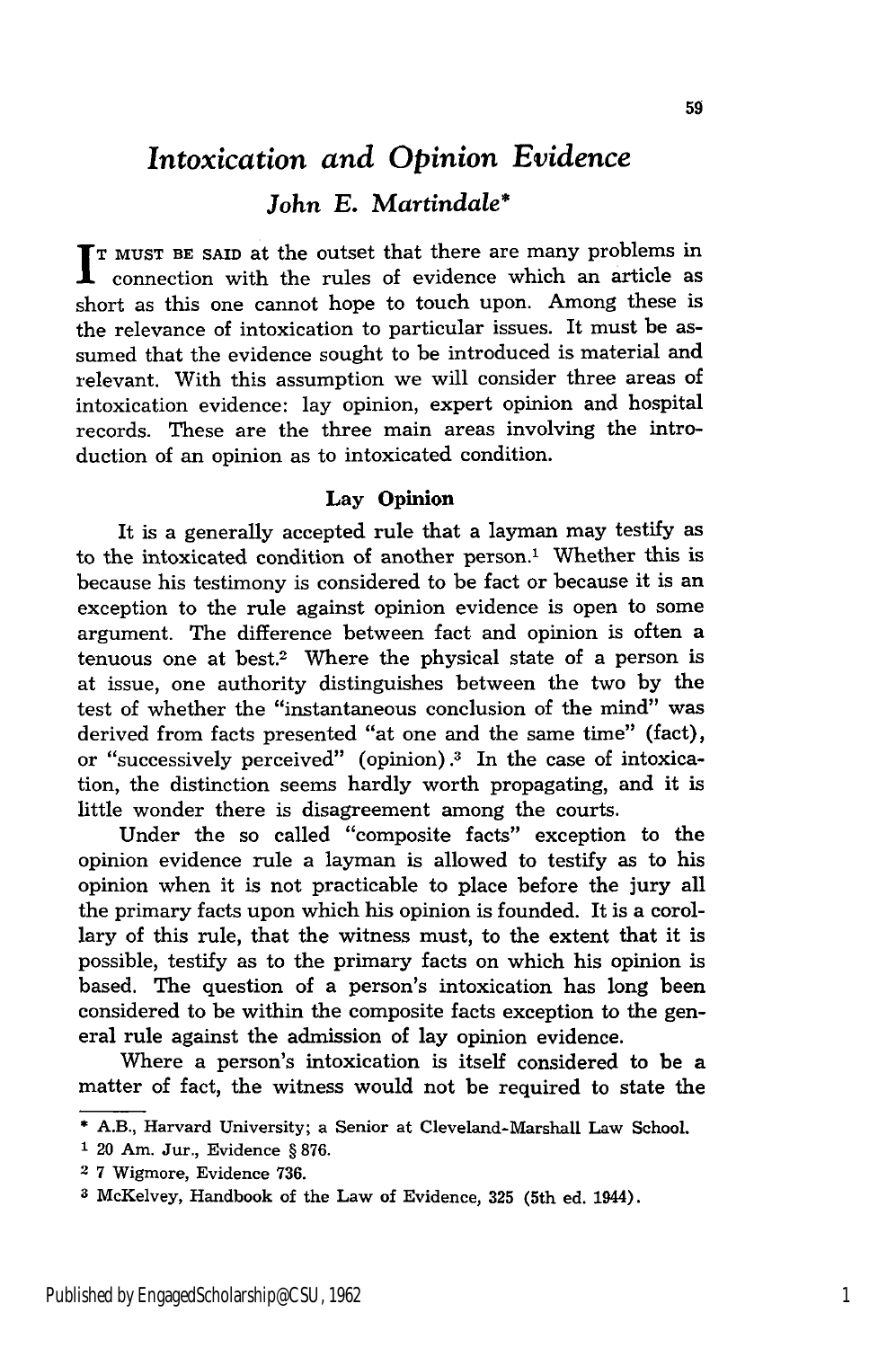primary facts he observed in order to make his conclusion admissible into evidence.4 He would, of course, be open to crossexamination on these facts. But, where such testimony is considered opinion, it ordinarily must be accompanied by a narration of the primary facts on which it is based, $5$  and it is error to exclude testimony as to these facts. $6$  There appears to be no general agreement as to whether this must be done before or after the opinion is introduced, but the cases cited<sup>7</sup> generally accept the idea that the better practice is to state facts first and then opinion.

Whether the witness is considered to be testifying to fact or opinion, there is no disagreement over the rule that he must have had actual knowledge from his own observations.<sup>8</sup> He must have been in a position to observe the intoxicated party or he cannot testify as to his condition.9 It is not required, however, that the witness have observed the person at the particular time in question. Intoxication at a particular time may be proven circumstantially by testimony as to prior or subsequent intoxication within such a time that the condition may be supposed to be continuous. <sup>10</sup>

**5** Felska v. New York Central & H. R. R. Co., 152 N. Y. 339, 46 N. E. 613 (1897); Limbach v. Forum Lunch Co., 258 S. W. 451 (Mo. App. 1924); Laubach v. Colley, 283 Pa. 366, 129 A. 88 (1925); Lloyds Casualty Co. v. Bruckner, 56 **S.** W. 2d 658 (Tex. Civ. App. 1933); American Bauxite Co. v. Dunn, 120 Ark. 1, 178 **S.** W. 934 (1915); Com. v. Eyler, 217 Pa. 512, 66 A. 746, 11 L. R. A. (N. **S.)** 639 (1907); City of Springfield v. Moxley, 24 Ohio L. Abs. 601 **(1937);** Turner v. Pa. Liquor Control Bd., **161** Pa. Super. **16,** 53 **A. 2d** 849 (1947).

Wigmore criticizes this rule. 7 Wigmore, Evidence, § 1922, p. 19. Contra: State v. Cather, 121 Iowa 106, 96 N. W. 722 (1903); Daniels v.

State, 155 Tenn. 549, 296 **S.** W. 20 (1927). But these cases, and those they cite, while using the term "opinion," treat intoxication as a fact.

See also: Bohnsack v. Driftmier, 243 Iowa 383, 52 N. W. 2d 79 (1952); and Reinheimer v. City of Greenville, 90 Ohio L. Abs. 573 (1930). Both cases say no fact testimony is required, but seem to treat the situation as one of expert testimony, where facts are not required to support opinion testimony. In both cases, the witness was a police officer.

**<sup>6</sup>**Martin v, Philadelphia, 348 Pa. **232, 35 A. 2d 317** (1944).

**7.** *Supra* note **5.**

60

**8** *Guedon v.* Rooney, 160 Or. 621, **87** P. 2d **209** (1939); Gaynor v. Atlantic Greyhound Corp., 183 F. **2d** 482 (1950). Many cases are cited in 20 Am. Jur. Evidence 737, n. 8.

**9** Morris v. City Transfer & Yellow Taxi Co., 220 Ky. 219, 294 S. W. 1030 (1927); Atkinson v. Mitchell, 62 Montg. 303 (Pa. Com. P1.); see also Law v. Gallegher, 39 Del. 189, 197 A. 479 (1938).

**<sup>10</sup>**Ackerman v. Kogut, 117 Vt. 40, 84 A. 2d 131 (1951).

<sup>4</sup> Vandeveer v. Preston, 13 Ill. App. 2d 29, 140 N. E. 2d 521 (1957); Edwards v. City of Worcester, 172 Mass. 104, 51 N. E. 447 (1898); State v. Blackwood, 162 La. 266, 110 S. 417 (1926).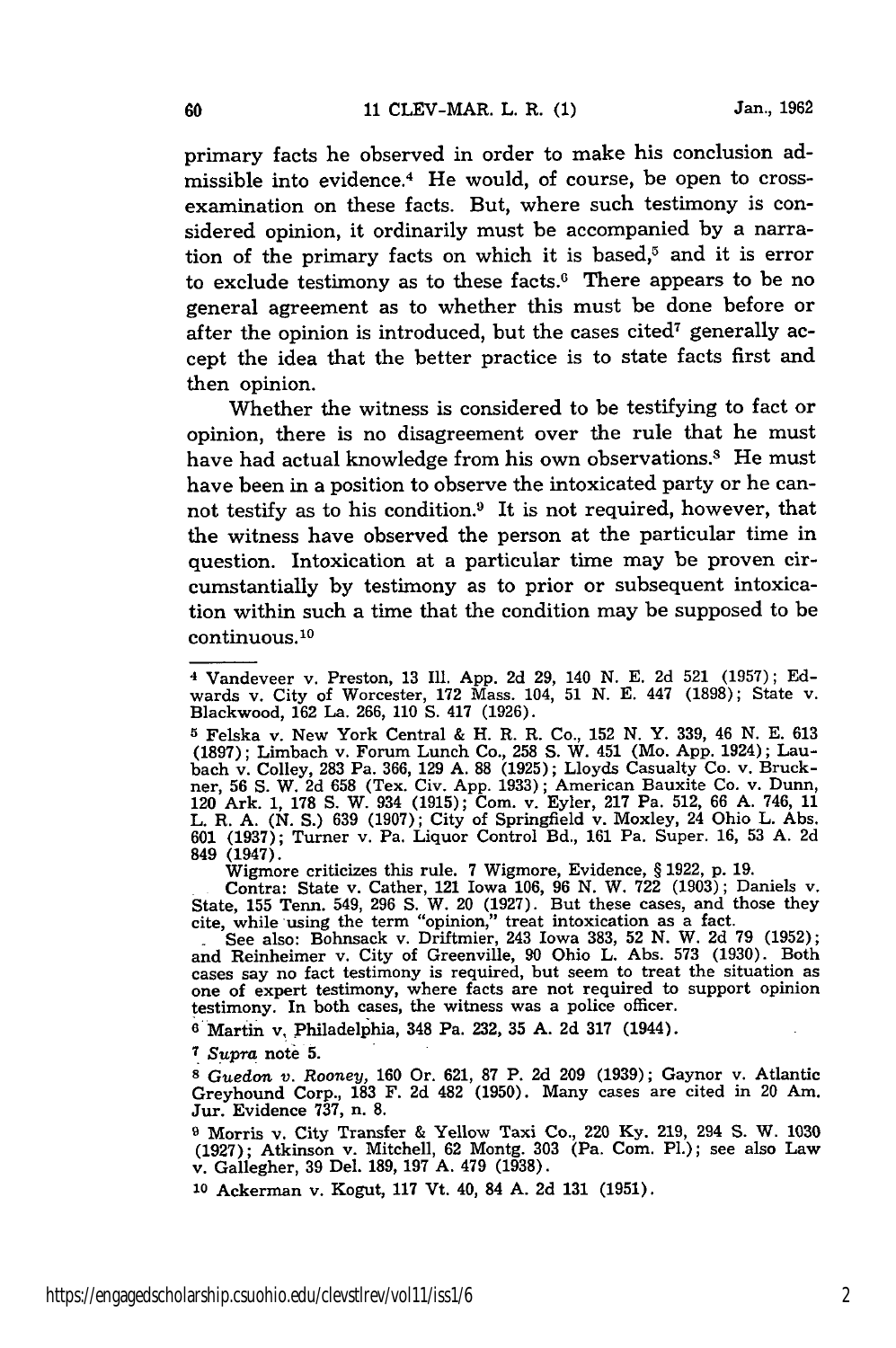#### **Expert Testimony**

#### *Constitutionality*

Expert testimony almost necessarily involves the various scientific tests for blood alcohol and all their attendant problems. The constitutionality of these tests has received a great deal of attention in the last twenty years. Usually the tests are questioned on the basis of self-incrimination, unreasonable search and seizure, or violation of due process of law.

Historically, the privilege against self-incrimination arose as a solely *testimonial* privilege.<sup>11</sup> That is to say it applied only to verbal or written testimony elicited through compulsion. 12 The reasoning behind the rule was the fact that such testimony was considered to be unreliable, and the United States Supreme Court has held that this privilege does not apply in such a manner as to exclude a person's body as evidence.<sup>13</sup> It is on this basis that photographs, fingerprints, handwriting samples, and physical features have been admitted into evidence against a defendant even when the evidence was secured through the use of compulsion.<sup>14</sup>

Obviously, where the defendant consents to a test for intoxication, there is no problem since the privilege against selfincrimination may be waived. It is where force is used that the problem arises. The problem has been avoided to some extent by the courts, either by their refusal to find any compulsion under the circumstances of the case,  $15$  or by taking the negative ap-

**<sup>11</sup>**8 Wigmore, Evidence **§** 2263 (1961 Ed.).

**<sup>12</sup>**Holt v. U. S., **218** U. S. 245 (1910).

**<sup>13</sup>***Ibid.*

<sup>14</sup>**8** Wigmore, Evidence **§** 2265 (1961 Ed.).

**<sup>15</sup>**People v. Kovacik, 205 Misc. 275, **128** N. Y. S. 2d 492 (1954); Novak v. Dist. of Columbia, 82 U. S. App. D. C. 95, 49 A. 2d **88,** rev. 160 F. **2d** 588 (1946).

One astounding example of this refusal to find compulsion is the case<br>of People v. Kiss, 125 Cal. App. 2d 138, 269 P. 2d 924 (1954), where the<br>defendant testified he had been struck by an officer in the face and stomach before the intoximeter test and that he submitted to the test because he was afraid he would be again beaten by the officers. Admitting the truth of the testimony for the sake of argument, the court held that, "The taking of evidence from one suspected of crime is not in itself unlawful. It will be excluded only where the accused is by threats and punishment so terrorized into submission that to admit it would be a mockery and a pretense of a trial." The evidence was held admissible. It should be said for the court that it was probably leaning toward the idea that the privilege is solely testimonial, but what of the due process clause? Is this any better than the stomach pumping in the Rochin case cited below? Apparently this court thought so.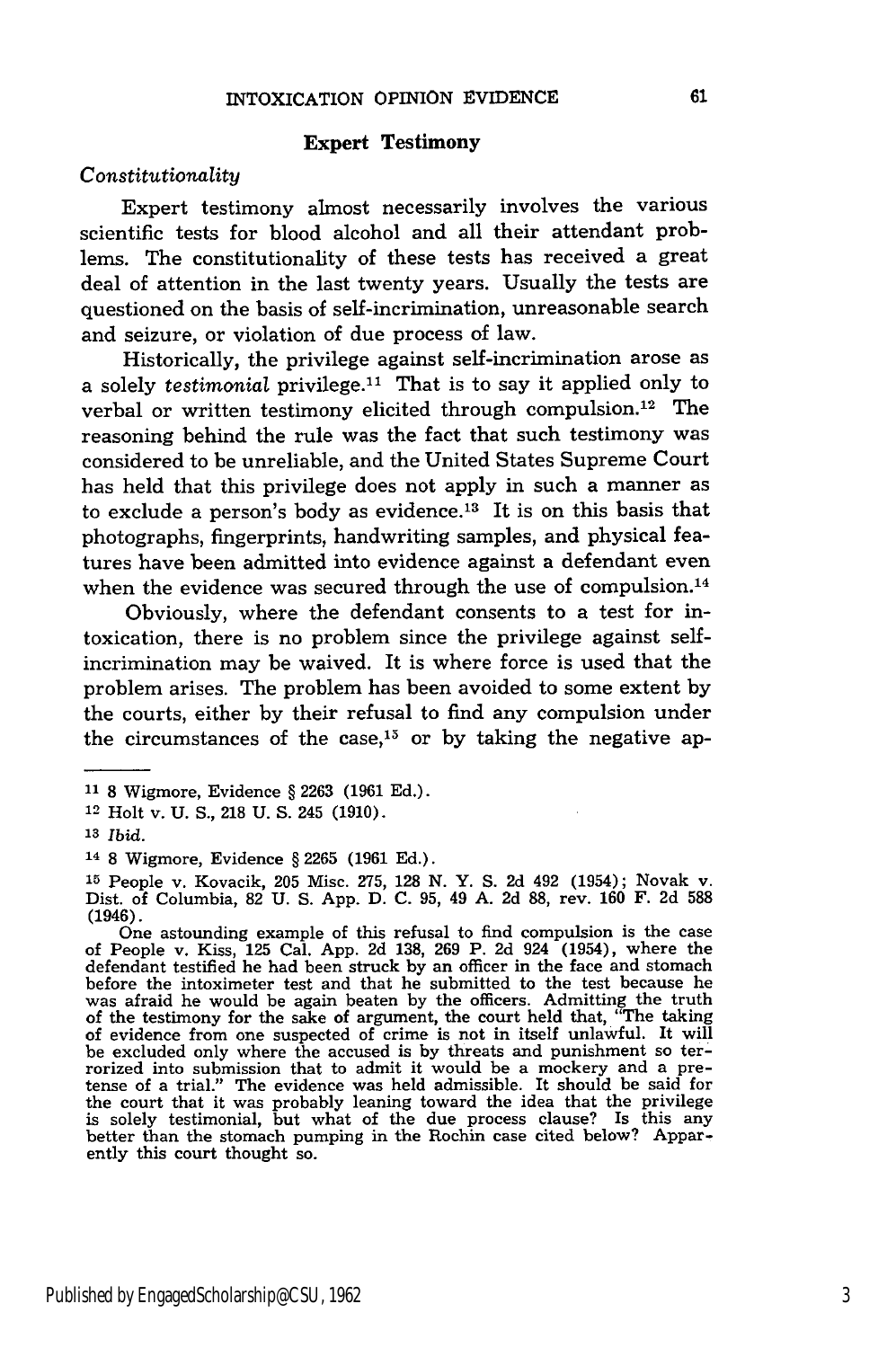proach that the defendant must actively object to the test or be held to have waived his privilege.<sup>16</sup>

Logically, the question of compulsion should be no more material when scientific tests for alcohol are involved than it is where involuntary fingerprinting or display of the physical features is involved. But, with only a few notable exceptions,<sup>17</sup> courts have refused to state positively that the privilege against self-incrimination is solely testimonial, and will not bar the introduction of blood alcohol evidence elicited by compulsion. It is interesting to note that the Kansas statute states that anyone who operates a motor vehicle on the public highways of that state shall be deemed to have given his consent to submit to a chemical test of his breath, blood, urine, or saliva for the purpose of determining the alcoholic content of his blood.1s Presumably the basis for this is the argument that driving a motor vehicle is a privilege which the State of Kansas has a right to withhold.

The issue of compulsion is clearly important to the question of whether or not the defendant's right to due process of law has been violated. But the quantitative question of how much force is required before a violation occurs is an open one. In the case of Rochin *vs. California,19* the Supreme Court held that police offcers could not force a prisoner to have his stomach pumped to recover evidence.<sup>20</sup> That case appears to stand for the rule that evidence which is secured by conduct which "shocks the conscience" and "offends the decencies of civilized conduct" is inadmissible. It is a rule which obviously places a premium

**<sup>18</sup>**Kan. Gen. Stat. 1949, Supp. 1955, § 8-1001 et *seq.*

**<sup>19</sup>**342 U. **S.** 165, 72 **S.** Ct. 205, 96 L. Ed. 183 (1951).

**<sup>16</sup>**A number of cases involving tests on unconscious persons or persons otherwise not competent to consent are collected at 8 Wigmore, Evidence 391, n. 5. See particularly Schutt v. MadDuff, 205 Misc. 43, 127 N. Y. S. 2d 116 (1954); and Breithaupt v. Abraham, 352 U. **S.** 432, 77 **S.** Ct. 408, 1 L. Ed. 2d 448 (1957).

**<sup>17</sup>**State v. Berg, 76 Ariz. 96, 259 P. 2d 261 (1953), where the defendant was strapped in a chair while a blood sample was taken. People v. Conterno, 170 Cal. App. 2d 817, 339 P. 2d 968 (1959); Com. v. Statti, 73 A. 2d 688, 166 Pa. Super. 577 (1950).

See also: People v. One 1941 Mercury Sedan, 74 Cal. App. 2d 199, 168<br>P. 2d 443 (1946); Green Lake County v. Domes, 247 Wis. 90, 18 N. W. 2d 348 (1945).

The case of Alexander v. State, **305** P. 2d 572 (Okla. Crim. App. 1956), contains an excellent discussion of the entire problem.

<sup>20</sup> In actual fact, the struggle in the Rochin case occurred in the defendant's home after the officers broke in. He was arrested and taken to a hospital, and there was no evidence that he struggled there to prevent his stomach being pumped.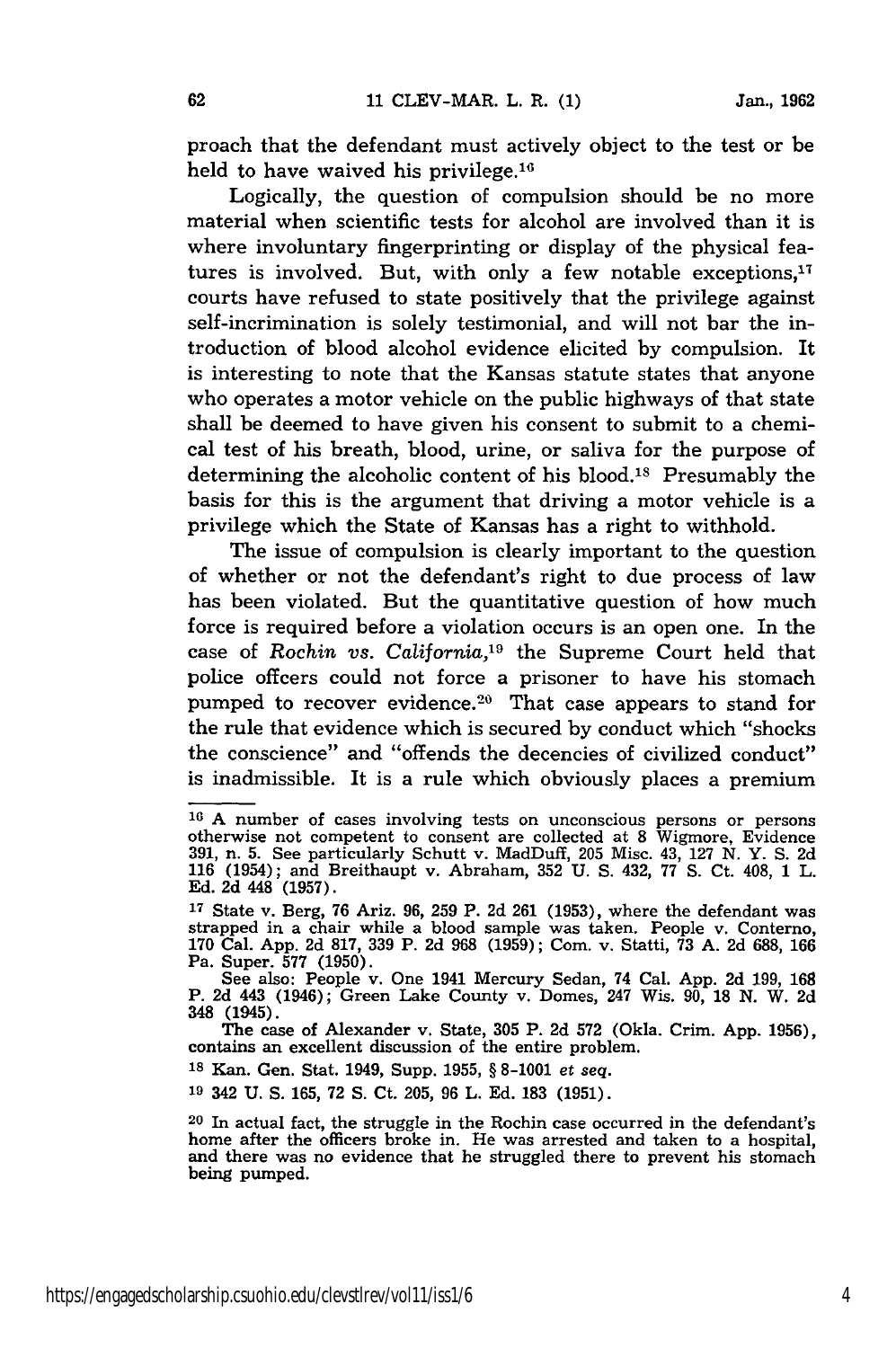on the prisoner's violence in resisting the invasion of his person. Six years after the *Rochin* case, in *Breithaupt v. Abraham,21* the Supreme Court held that the taking of a blood sample from an unconscious person to be used in evidence against him did not violate due process for the reason that there was nothing "brutal" or "offensive" involved. The lack of conscious consent was of no effect.

The "shocks the conscience" method of delineating due process of law is indeed an indefinite standard. Perhaps the only thing that can be said of it with any degree of certainty is the fact that the members of the Supreme Court are themselves dissatisfied with it. The recent decision in *Mapp v. Ohio22* may, in fact, foreshadow the disappearance of that nebulous standard.<sup>23</sup>

The actual issue of the *Mapp* case was unlawful search and seizure, and on that point it has directly reversed the earlier position of the Court. There are very few cases involving objections to the introduction of blood alcohol tests into evidence on the basis of unlawful search and seizure. This is partly for the reason that a person under arrest may have his person and surroundings searched. And even when the search was unlawful, in the past this has been no objection to the evidence produced by the search since state courts were not bound by the federal rule that such evidence was admissible. In *Mapp v. Ohio,24* the Supreme Court made evidence obtained by unlawful search inadmissible in state courts. It would seem that this should become one of the future grounds for objection to the use of evidence gained by unlawful violation of the person of a defendant to obtain blood alcohol samples.

**<sup>21</sup>**352 U. S. 432, 77 S. Ct. 408, 1 L. Ed. 2d 448 (1957).

**<sup>22 81</sup> S.** Ct. 1684 **(1961).**

**<sup>23</sup>***Id.* at **1697.** "Only one thing emerged with complete clarity from the Irvine case-that is that seven Justices rejected the "shocks the conscience" constitutional standard enunciated in the Wolf and Rochin cases **....** As I understand the court's opinion in this case, we again reject the confus-ing "shock the conscience standard." This case is also enlightening as to the court's attitude on the question of self incrimination. Justice Clark, speaking for himself only, says, "I concurred in the reversal [of the opinion of the lower court] of the Rochin case, but on the ground that the Fourteenth Amendment made the Fifth Amendment's provision against selfincrimination applicable to the states, and that, given a broad rather than a narrow construction that provision barred the introduction of [evidence by means of stomach pump] just as much as it would have forbidden the use of words Rochin might have been coerced to speak."

**<sup>24</sup>***Supra* note 22.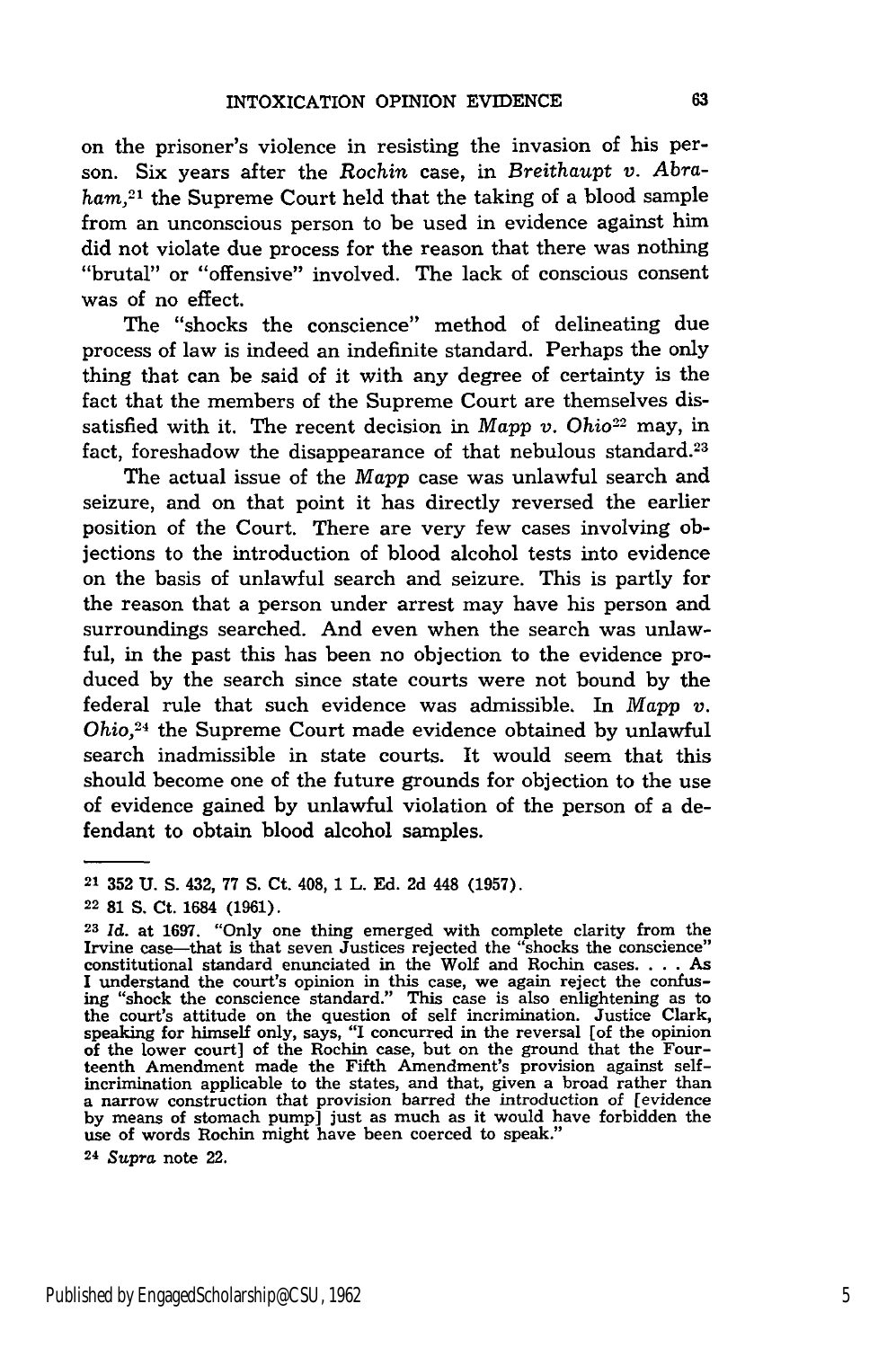### *Admissibility of Test Results*

Research has failed to uncover a single state which now refuses to admit scientific blood alcohol tests on the basis that they are scientifically unreliable, although at least one state still requires testimony as to the generally recognized reliability and accuracy of such tests before their results can be introduced into evidence.<sup>25</sup> At least thirty states have authorized the tests by statute.26 Any question of scientific unreliability now runs to the weight of the evidence, and not to its admissibility.<sup>27</sup>

The qualifying foundation which must be laid for the particular test before its results are admitted seems to vary from court to court. However, the requirement is generally as set forth in *Hill v. State,28* requiring proof that the chemicals used were compounded properly; that the operator of the machine was qualified in his job and that he and his machine were under the periodic supervision of one who had an understanding of the scientific theory; and testimony by a witness who was qualified to calculate and translate the reading of the instrument scale into percentage of alcohol in the blood.<sup>29</sup> In addition, where a sample is taken from the defendant and transported from one person or place to another, there is a requirement of proof of the identity and unchanged condition of the sample.<sup>30</sup>

**<sup>27</sup>**People v. Bobczyk, 343 Ill. App. 504, 99 NE 2d 562 (1951); State v. Olivas, 77 Ariz. **118, 267** P. 2d **893** (1954); McKay v. State, **155** Tex. Crim. 416, 235 S. W. 2d 173 (1951).

**28 158** Tex. Crim. 313, 256 **S.** W. 2d 93 (1953).

**<sup>29</sup>**See also Schacht v. State, 154 Neb. 858, 50 **S.** W. 2d 78 (1932); and Alexander v. State, 305 P. 2d 572 (Okla. Crim. App. 1956).

**30** 21 A. L. R. 2d 1216.

**<sup>25</sup>** Rivers v. Black, 259 Ala. 528, **68** S. 2d 2 (1953).

<sup>20</sup> Ariz. Rev. Stat. Ann., § 28-692; Ark. Stat. 1947, § 15-1031.1; Colo. Rev. Stat. 1953, § 13-4-30; Del. Code. Ann., Tit. 11 § 3507; Ga. Code. Ann. 1937, Cum. Supp. 1955, § 68-1625; Hawaii Rev. L. 1955, § 311-29; Idaho Code 1948, Cum. Supp, 1955, § 49-520-2; Ill. Rev. Stat. ch. 9512-144; Ind. Stat. Ann. 1952, Cum. Supp. 1955, § 47-2003; Kan. Gen. Stat. 1949, Supp. 1955, § 8-1001 et *seq.;* Ky. Rev. Stat. Ann. 1955, § 189.520; Me. Rev. Stat. 1954, c. 22 § 150; Minn. Stat. Ann. §169.12; Mont. Rev. Code. 1947 §32-2142(2); Neb. Rev. Stat. 1943, Reissue of 1952, § 39-727.01; Nev. Rev. Stat. § 484.055; N. H. Rev. Stat. Ann. 1955, § 262:20; N. J. Stat. Ann. § 39:4-50.1; **N.** Y. Vehicle and Traffic Laws c. 71, § 70(5); N. D. Laws 1953, c. 247; Or. Rev. Stat. 1955, § 483.630; **S.** C. Code 1952 § 46-344; S. D. Code 1939, Supp. 1952, § 44.0302-1; Tenn. Code Ann., 1955, § 59-1032 *et seq.;* Utah Code Ann. 1953, § 41-6-44; Va. Code 1950, Supp. 1956, § 18-75.-1 *et seq.;* Wash. Rev. Code 1951, *§* 46.56.010; W. Va. Code, § 1721 (331a) [2a]; Wis. Laws 1955, c. 510; Wyo. Comp. Stat. 1945, Cum. Supp. 1955, § 60-414.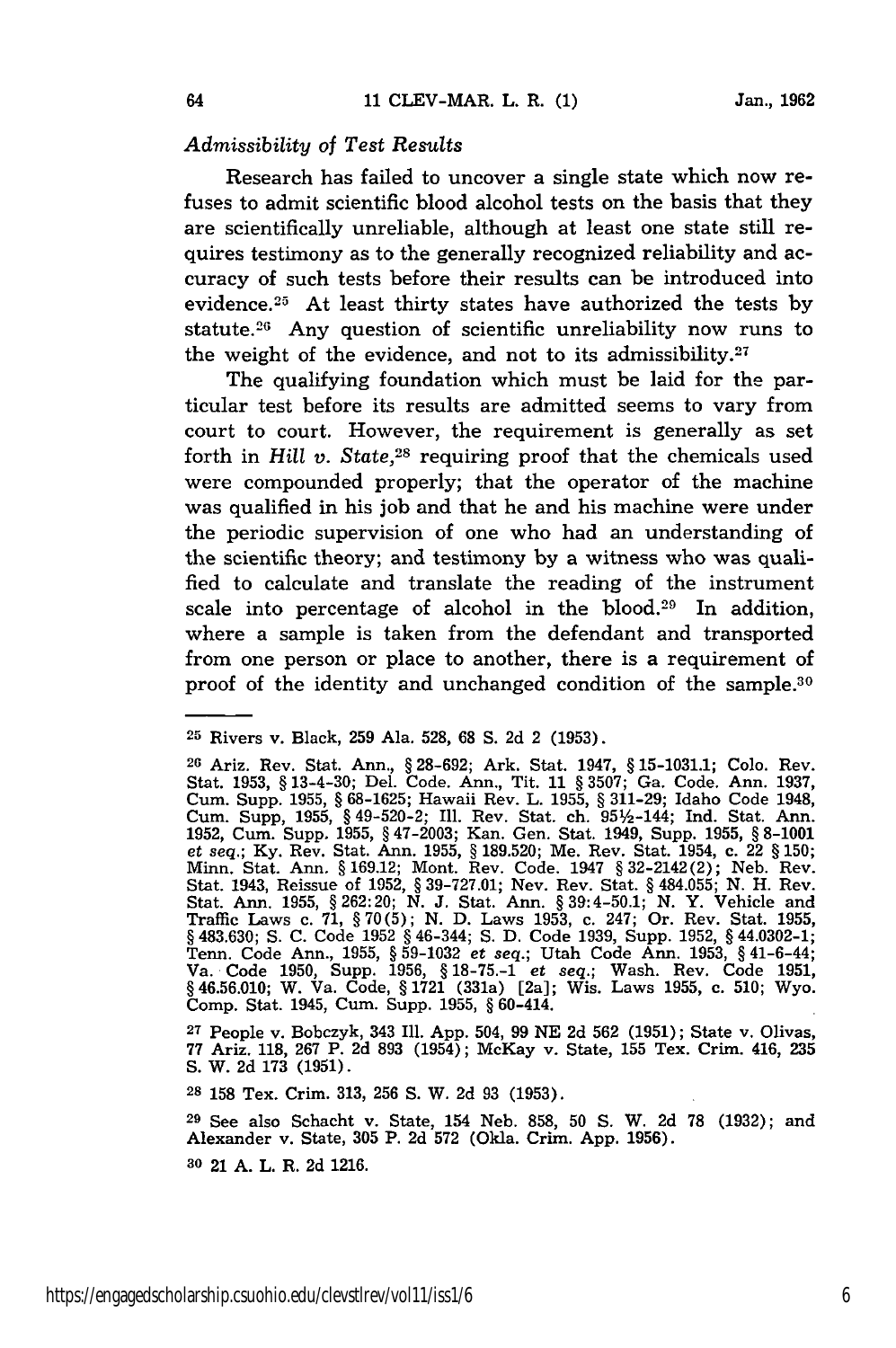The recent case of *Woolley v. Hafner's Wagon Wheel, Inc.3 1* points up the fact that there may be a different standard of foundation for civil cases than the standard set for criminal cases, since civil actions require proof only by a preponderance of the evidence.

### *Qualification of the Witness*

The experiential requirement a court may make before a witness is allowed to testify as an expert should logically depend on the subject of his testimony. And the reported cases indicate that the standard is different depending on whether the witness will testify as to the mechanical process of making the test, or will testify as to the result of the test in terms of quantity of alcohol in the blood, or will give his opinion as to intoxication based on the alcohol content shown.

The mere running of the test is essentially a mechanical act, and the person qualified to perform this act may not be qualified to evaluate the chemicals the test produces in terms of percentage of alcohol in the blood. For this reason, in many cases the introduction of the test involves two witnesses even before the test can be evaluated in terms of the subject's intoxication. In *Jackson v. State,32* a police officer who had had two days training in the operation of an intoximeter and who had given approximately two hundred such tests was held qualified to administer such a test. However, the testimony that the result was .17% alcohol was given by a toxicologist who also stated that the analysis of the properly identified test had been made under his supervision by a laboratory assistant. In *People v. Lewis,3 <sup>3</sup>*a Navy corpsman with six years of hospital experience including the running of blood tests was held qualified to testify as to the making of a Bogans blood test. Testimony as to the fact that the result was .222% alcohol, however, was offered by a criminologist of the San Diego Police Department. This difference in qualification required to testify to the test or its re-

**<sup>31</sup>** 176 N. E. 2d 757 (Ill. 1961), holding that the foundation laid for introduction of evidence of blood analysis need not preclude every possibility of doubt as to identity of specimen or possibility of change of condition in blood. "The plaintiff proved by a preponderance of the evidence and by the highest degree of proof available to her that the blood sample analyzed was taken from decedent and was in an unchanged condition when was taken from decedent and was in an unchanged condition when<br>analyzed."

<sup>32</sup>Jackson v. State, 262 S. W. 2d 499 (Tex. Crim. App. 1953).

*<sup>33</sup>* People v. Lewis, 152 Cal. App. 2d 824, **313** P. 2d 972 (1957).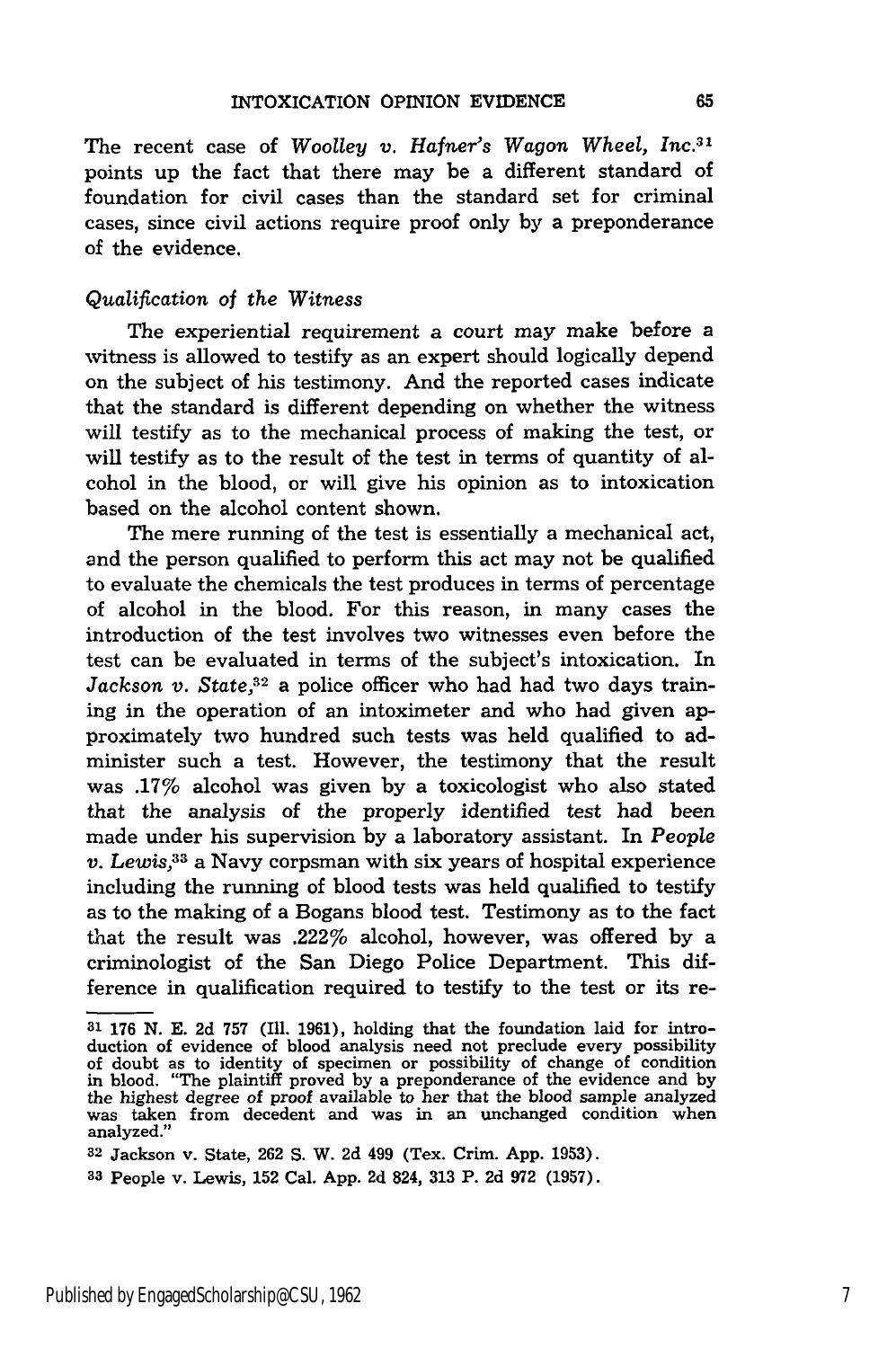sults is partly a by-product of the hearsay rule. Thus, it has been held that where the police technician was unable to translate the results of the test into alcohol content in the blood from his own knowledge, and was forced to rely on a chart which he did not himself understand, the evidence was inadmissible as hearsay.34 However, if the witness has sufficient understanding of the formula and calculation required to make the translation himself, then the use of appropriate charts would not constitute hearsay under the doctrine that reference by an expert to a known authority to support his opinion does not constitute an introduction of the medical textbook or authority as original evidence, but as corroboration of the expert's opinion.<sup>35</sup>

Not all courts, however, are this strict in the degree of expertness required to qualify a witness to testify to the results of an intoxication test. In *Alexander v. State*,<sup>36</sup> Oklahoma relaxed its earlier and stricter ruling,<sup>37</sup> at least as far as the Harger drunkometer test. The court held that when there is ample evidence to show that the witness was competent to conduct the test so as to obtain the required readings, he could also testify as to the readings, whether or not he could himself work the formula by which the machine produced the readings, or a parallel chart translated the readings into blood alcohol. In the words of the court.<sup>38</sup>

One is allowed to testify as to the time of day by having looked at a watch or clock; the temperature by the reading of a thermometer; the speed of an automobile by reference to the speedometer; the operation and results from adding a column of figures on an adding machine, and the distance between points within Oklahoma by having referred to an official map of the State. We conclude that Sgt. Haddock was competent to give the readings he found on the gasometer cylinder or accompanying chart of the drunkometer.<sup>39</sup>

One may well question the parallels drawn by the Oklahoma court since one does not look at a chart after looking at

<sup>34</sup> Fortune **v.** State, **197** Tenn. **691,** 277 **S.** W. **2d 381 (1955);** Hill v. State, **158** Tex. Crim. **313, 256 S.** W. **2d 93 (1953).**

**<sup>35</sup>**Hill v. State, **158** Tex. Crim. **313, 256 S.** W. **2d 93 (1953).**

**<sup>36 305</sup>** P. **2d 572** (Okla. Crim. **App. 1956).**

**<sup>37</sup>**Set forth in Riddle v. State, **288** P. **2d 761** (Okla. Crim. **App. 1955).**

**<sup>38</sup>**Alexander v. State, *supra* note **36,** at **588.**

**<sup>39</sup>**The court also comments, however, that it would require an expert to interpret the meaning of the reading.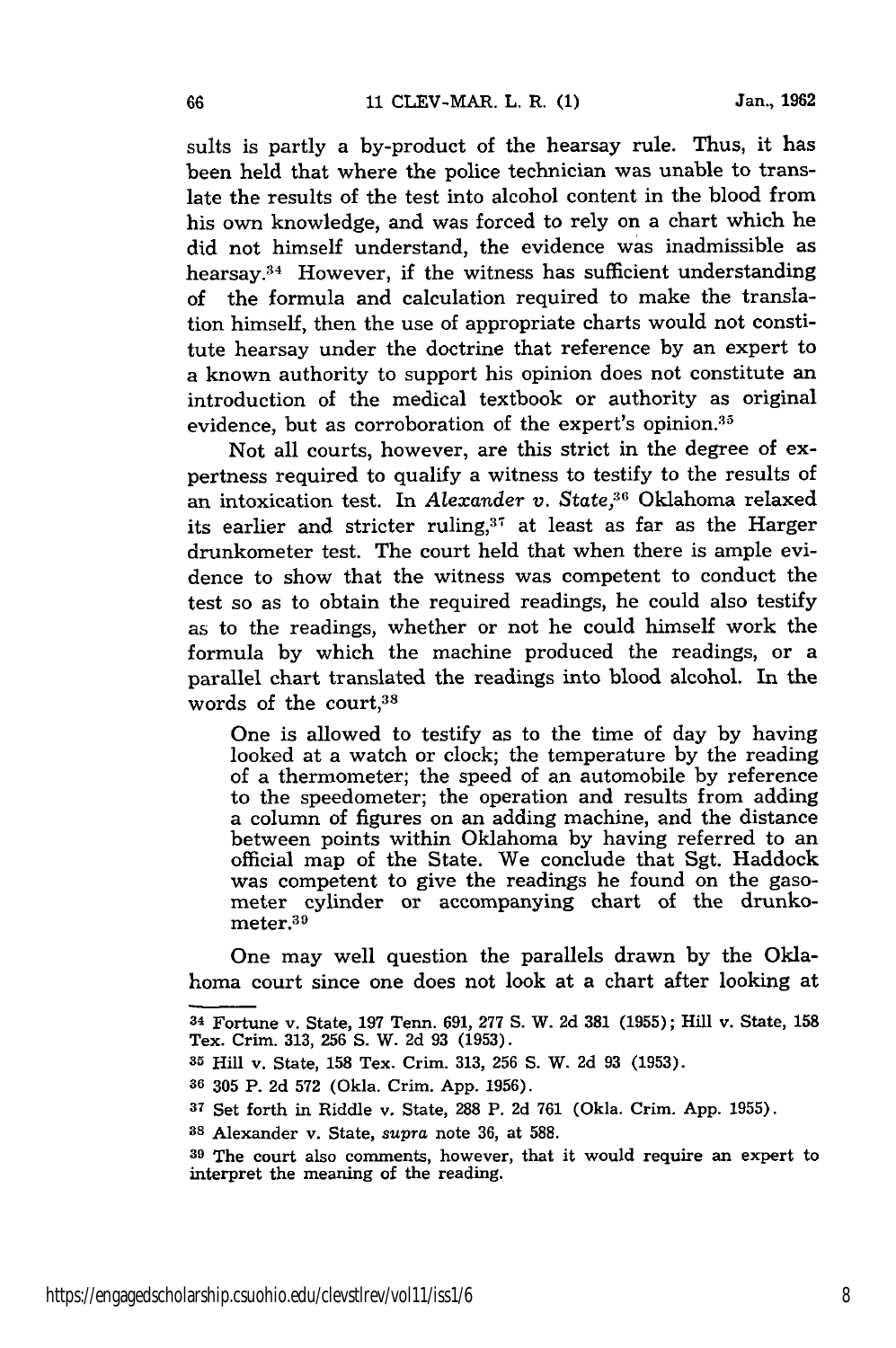the clock in order to tell time. But, rightly or wrongly this approach seems to be the more common. Thus, a doctor's assistant who made a test under the doctor's supervision and who had helped the doctor make tests on numerous occasions was held qualified to state the result of the test.40 A medical technician at a hospital who had gone to college two years taking courses in chemistry, biology, and bacteriology, followed by one year internship in a hospital as a technician and some five to six years work as a laboratory technician was held qualified to state the results of a blood alcohol test even though she had only made four such tests.<sup>41</sup> In *Commonwealth v. Mummert*,<sup>42</sup> there is dicta to the effect that the witness "showed his qualifications in the operation of the drunkometer by having trained under (a certain superior officer of the city) Police Force." And, in *Omohundro v. Arlington County,43* a police officer was allowed to testify to the results of a drunkometer test when testimony showed that he was "a high school graduate, had not attended college, nor taken a course in chemistry; that he had not made a control test of the Drunk-o-Meter machine immediately before or after the test was given to the defendant; and that he did not know whether or not the machine was accurate; that his entire training in the use of the machine consisted of approximately two days' instruction, and he had never had any laboratory training or instruction in the analysis and evaluation of such tests."

Under the above cases the requirement that a witness be an expert to testify to the result of a scientific intoxication test seems to be dwindling to non-existence. But, there are obvious limits to such a thing. The following colloquy took place in *State v. Mannix44* after a police captain was called to testify as to the results of an alcometer test:

> "Q. What was the result of the test?  $\mathbf{A.}$  Twenty-five.

Q. Are you familiar with the National Safety Council standards, Captain Bouillion?

A. Yes, sir.

40 State v. Haner, **231** Iowa 348, **1 N.** W. 2d **91** (1941).

<sup>41</sup>State v. Deming, 66 N. M. 175, 344 P. 2d 481 (1959).

**42 55** Lanc. L. Rev. 245, aff'd **183** Pa. Super. 638, 133 **A.** 2d 301, cert. den. 356 U. S. 939 (1957).

**<sup>43</sup>**194 Va. **773, 75** S. E. **2d** 496 (1953).

**<sup>44</sup>**101 Ohio App. 33, 137 N. E. **2d** 572 (1956).

67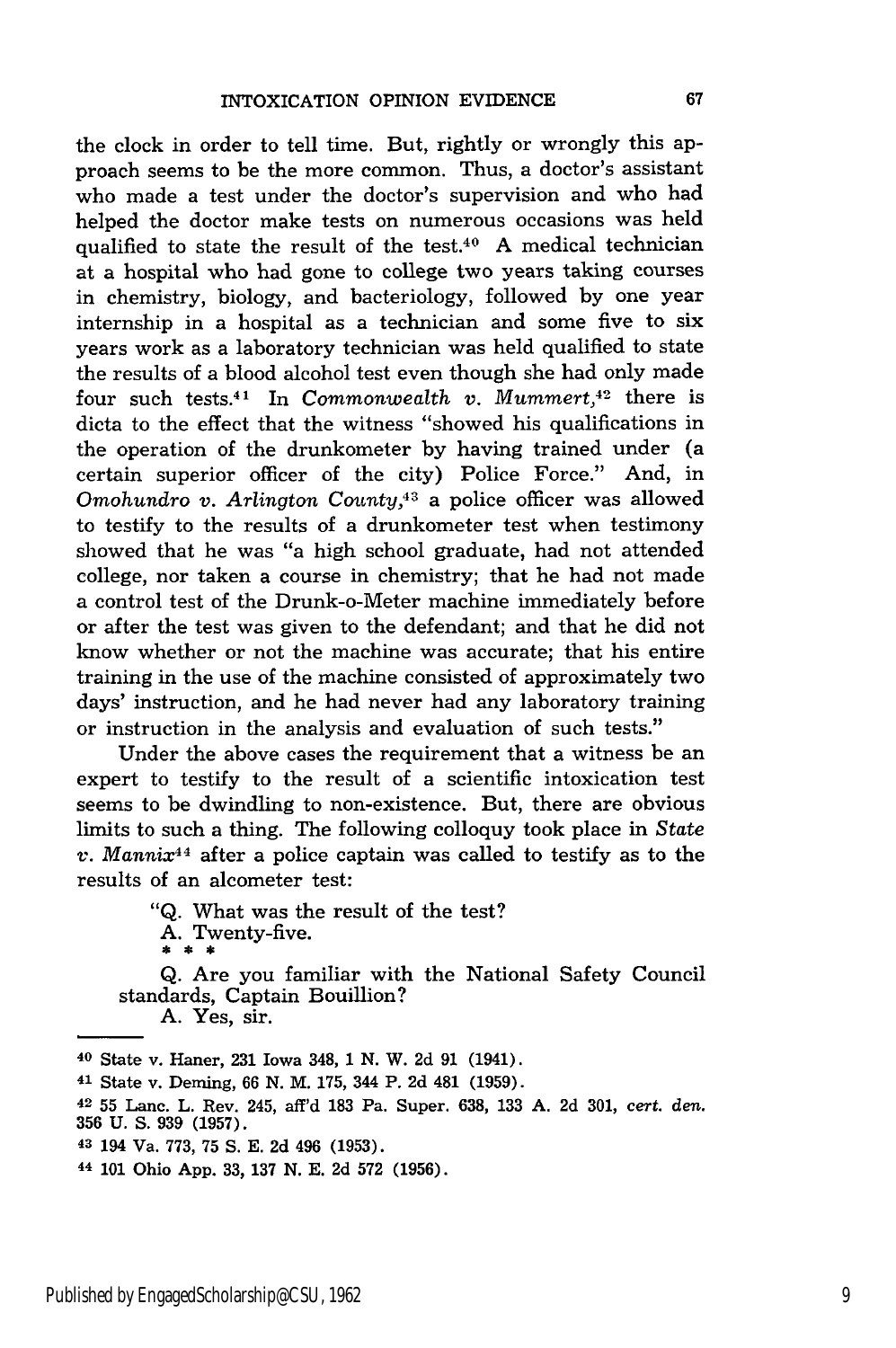Q. Using the result of the defendant's test in relation to the National Safety Council standards, what would that indicate as to the defendant's condition?

A. He was intoxicated."

On cross examination, the witness was asked the following:

"Q. Do you know anything at all about this machine? A. No, I don't know a thing about it."

In reversing the defendant's conviction, the Supreme Court of Ohio said,

The testimony of persons skilled in the mechanics and use of modern machines and equipment to test or determine bodily conditions is generally accepted in courts as proper evidence. However, this rule does not extend to permitting an unskilled person who admits he knows nothing about such an instrument to give expert testimony upon the result of a test made with it.

The question of expert *opinion* actually is not involved either in the running of the test or the translation of the result into percentage of alcohol in the blood. Opinion testimony is first involved only when a conclusion as to the subject's intoxication is drawn from the percentage figure. Courts seem to be in agreement that a higher standard of academic background and experience is required to give this opinion testimony than is required for the testimony as to the test and its result. But, again, the courts are not in agreement as to what that standard is. In *Tarrock v. Kingston,4 5* testimony of a hemotologist as to a "recognized standard" by which intoxication is presumed to occur from the percentage of alcohol found in the blood was excluded on the basis that he was not a physician or otherwise shown to be qualified from personal experience to be able to give an opinion. Yet, in *Kallnbach v. People48* a medical technologist was permitted to testify that "anything over one point five is considered under the influence of alcohol," and "would cause an impairment of his ability to drive." The report indicates that the technologist's work involved blood analyses, but it is silent as to any previous experience in interpreting or evaluating blood alcohol tests.

No doubt this lack of uniformity results from the fact that whether or not an expert is properly qualified is considered to

<sup>45</sup>279 App. Div. 693, 108 N. Y. **S.** 2d 16 (1951).

<sup>46</sup>125 Colo. 144, 242 P. 2d 222 (1952).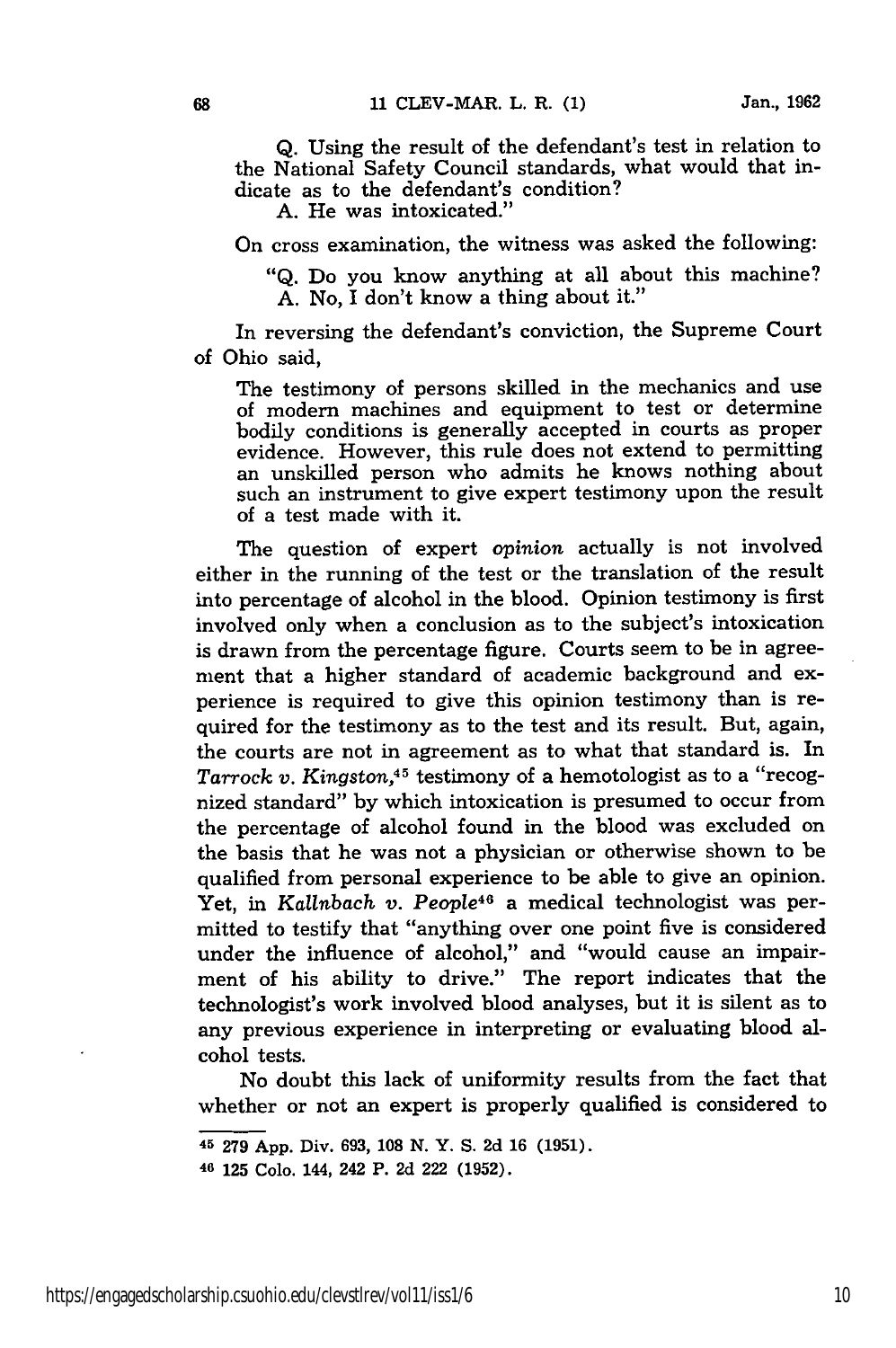be almost entirely within the discretion of the trial court. Appellate courts are slow to interfere with the ruling of a trial court on this matter unless it involves an abuse of discretion.<sup>47</sup> The result is that the witness' qualifications unavoidably run to the weight rather than the admissibility of the evidence.

Generally speaking, a witness seems to be qualified to evaluate blood alcohol tests if he has a background in medicine, chemistry, or toxicology and has had substantial past experience with the type of alcohol test sought to be introduced and evaluated. All of the following have been held to be properly qualified to testify as to their expert opinion on the matter: an expert hematologist who had conducted over 1,500 tests for blood alcohol,48 a graduate chemist who had taken special courses in chemical tests for intoxication and had given more than 500 such tests in two years; 49 a chemist at an army camp who testified as to his long experience in laboratory work and that the test was made according to **U.** S. Army standards; **50** a graduate chemist and toxicologist who had performed over 3,500 tests for blood alcohol;<sup>51</sup> a Ph.D. in chemistry who had "quite a bit" of experience in making tests and observing the reaction of subjects having different percentages of alcohol in their blood; **<sup>52</sup>** a professor of biochemistry and toxicology who had conducted "thousands" of tests; **53** a professor of toxicology who had made "innumerable" tests;<sup>54</sup> a research biochemist who had been working with a Harger breath tester for ten to eleven months; **55** and, a police officer with two and one half years of chemistry in college and attendance at special courses in breath tests for alcohol

**<sup>47</sup>**2 Wigmore Evidence, § 561. Wigmore suggests that the future rule should be, "The experiential qualifications of a particular witness are invariably determined by the trial judge and will not be reviewed on appeal." What then, of situations like the Mannix case, *supra* note 44?

<sup>48</sup> State v. Moore, 245 N. C. 158, 95 **S.** E. 2d 548 (1956).

**<sup>49</sup>**People v. Bobczyk, 343 Ill. App. 504, 99 N. E. 2d 567 (1951).

**<sup>50</sup>**Macon Busses, Inc. v. Dashiell, 73 Ga. App. 108, **35** S. E. 2d 666 (1945). The report is silent as to the witness's formal schooling in chemistry or his own past experience with blood alcohol tests.

**<sup>51</sup>**Cloud v. Market St. R. Co., 74 Cal. App. 2d 92, **168** P. 2d 191 (1946). His tests, however, had been on deceased persons and the testimony showed he had had access to the official reports showing the conduct of such persons prior to death.

**<sup>52</sup>**Bryant v. State, 159 Tex. Crim. **98,** 261 **S.** W. 2d **728** (1953).

**<sup>53</sup>**People v. Bobczyk, supra note 49.

**<sup>54</sup>**People v. Bobczyk, *supra* note 49.

**<sup>55</sup>**McKay v. State, **155** Tex. Crim. 416, **235 S.** W. **2d 173 (1950).**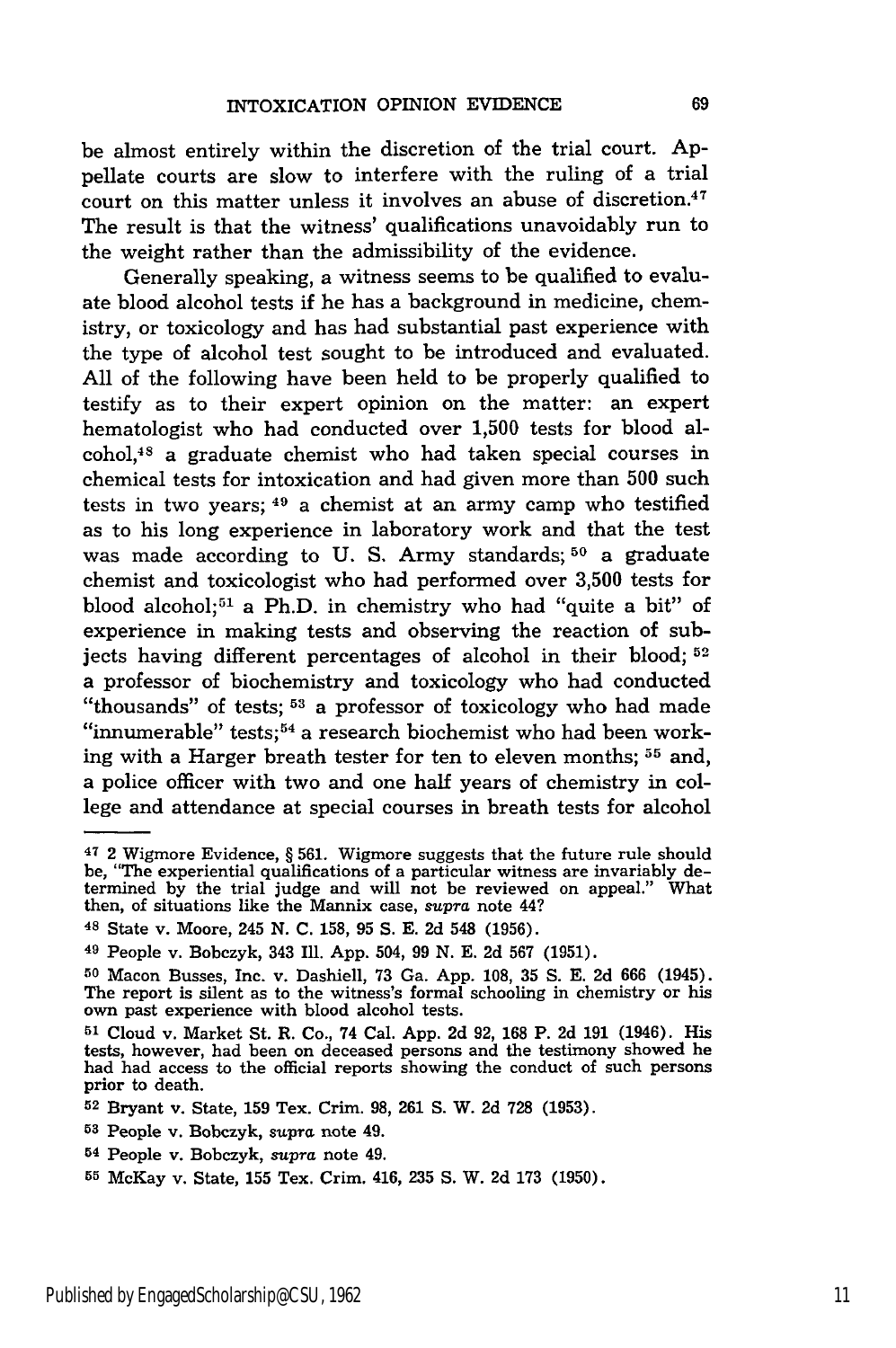and who "had been in charge of training and supervising operators" of the breath tester.56

To a certain extent, statutes are beginning to make the expert's opinion testimony unnecessary. Legislatures, recognizing the scientific accuracy of the blood alcohol tests have begun passing statutes making a given percentage of blood alcohol *prima facie* evidence of intoxication.<sup>57</sup>

#### **Hospital Records**

Underlying the problem of introducing hospital records to prove intoxication are two basic considerations-the doctorpatient privilege, and the rule against hearsay evidence. In jurisdictions where the privilege is recognized, all or the greatest part of a hospital record may be inadmissible even though it is brought under some exception to the hearsay rule.5s Thus, the portion of the record which is admissible may be no more than the fact that a certain person was a patient at the hospital, the names of his doctors, and the extent of his stay.<sup>59</sup> The statutory physician-patient privilege, however, is in derogation of the common law. And a strict construction of the privilege has been held to allow introduction of the record where the communication by the patient was made to a nurse rather than a physician.<sup>60</sup>

But, if the jurisdiction involved does not recognize the privilege, $61$  or the privilege has been waived, $62$  or if for some other reason the privilege is held not to attach under the par-

**59** Newman v. Blom, 249 Iowa **839, 89 N.** W. **2d** 349 **(1958).**

**<sup>60</sup>**Weis v. Weis, *supra* note **58;** Prudential Ins. Co. v. Kozlowski, **266** Wis. 641, **276 N.** W. **300 (1937).**

**<sup>61</sup>**Florida Power **&** L. Co. v. Bridgeman, **133** Fla. **195, 182 S. 911 (1938).**

**<sup>62</sup>**Marx v. Parks, **39 S.** W. **2d 570** (Mo. **App. 1931).**

**<sup>56</sup>**Fluitt v. State, **333 S.** W. **2d** 144 (Tex. Crim. 1960).

**<sup>57</sup>**N. Y. Vehicle & Traffic Laws § 70(5); Wis. Stat. § 53.13(2); Ariz. Rev. Stat. § **28-692.** For a discussion of the constitutionality of such statutes, see 46 **A.** L. R. **2d 1176.**

**<sup>58</sup>**Ost v. Ulring, **207** Minn. 500, 292 **N.** W. 207 (1940); Mass. Mut. L. Ins. Co. v. Mich. Asylum, **178** Mich. 193, 144 N. W. 538 (1913); Smart v. Kansas City, **<sup>208</sup>**Mo. 162, 105 **S.** W. 709 (1907); Weis v. Weis, 147 Ohio St. 416, 72 N. E. 2d 245 (1947); Lamarand v. Nat. L. & Acc. Ins. Co., **58** Ohio App. 415, **16** N. E. 2d **701** (1937); Casson v. Schoenfeld, 166 Wis. 401, 166 N. W. **23** (1918); Mehegan v. Faber, **158** Wis. 645, 149 **N.** W. 397 (1914); Newman v. Blom, 249 Iowa **839, 89 N.** W. **2d** 349 **(1958); 7** Wigmore Evidence **§ 2382;** Anno. **75 A.** L. R. **386,** 120 **A.** L. R. 1140.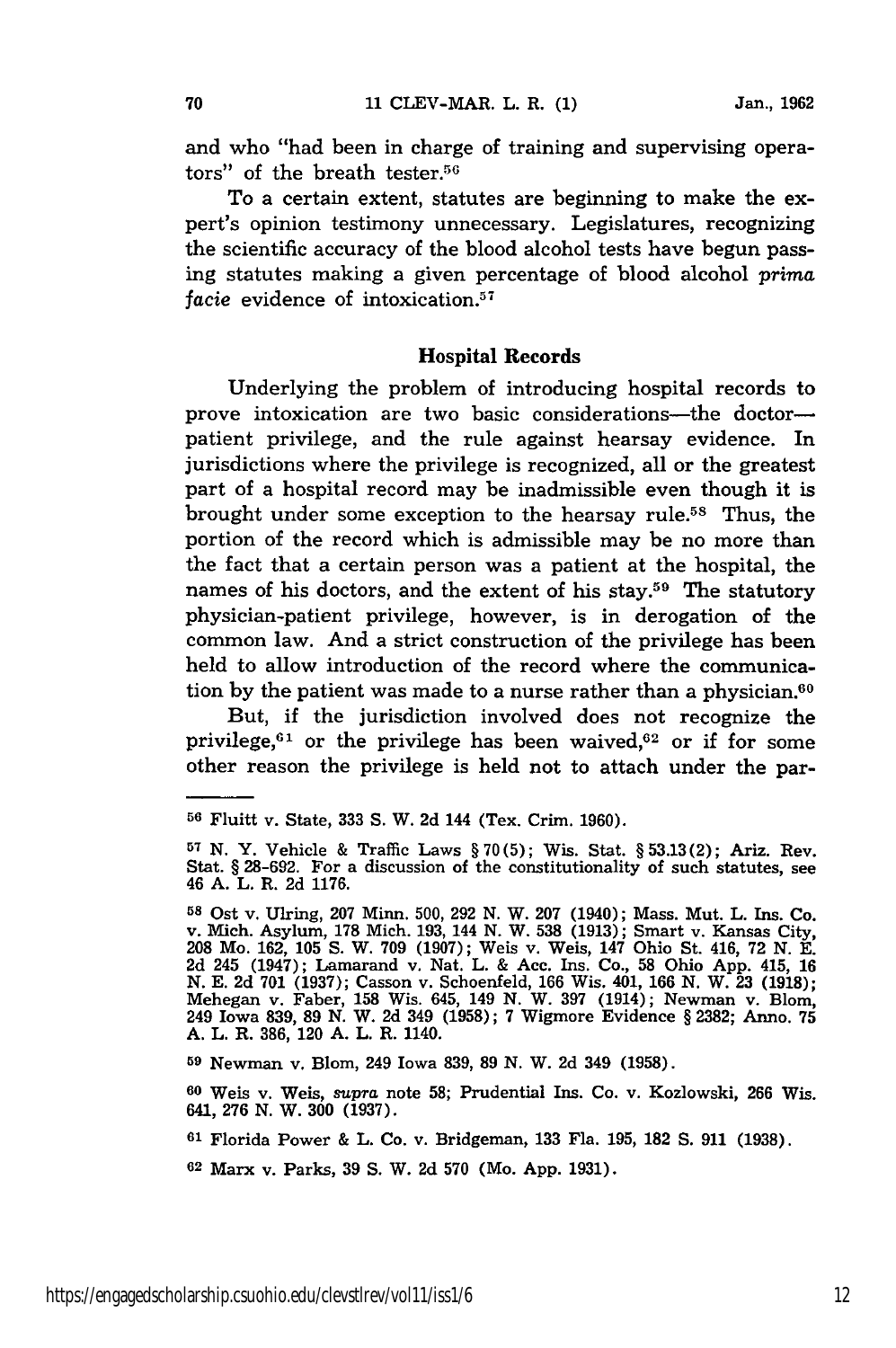ticular facts,<sup>63</sup> then only the problem of the hearsay rule remains. Many states have adopted the Uniform Business Records Evidence Act,64 or have a statute similar to the Federal Shopbook Rule.<sup>65</sup> Hospital records may escape the hearsay rule by qualifying under these acts.

A proper foundation for the introduction of hospital records under the business records acts is laid when the following have been shown: custody from which the record comes; identity of the record offered as that of the patient in question; mode of preparation; that the entries were made in the regular course of business; and that the regular course of the hospital business was to make records at or near the time of the act, transaction, occurrence, condition, or event recorded. $66$  Once this is done, the record need not be introduced by one who actually created it, so long as it is produced by one who has the custody of the record as a regular part of his work. $67$  There should be no difficulty in admitting a patient's intoxicated condition as a part of such a record.<sup>68</sup> And the mere fact that the record contains an opinon

64 Ariz. Rev. Stat., 1956, § 12-2262; Cal. C. C. P. § 1953 et *seq.;* 10 Del. Code § 4310; Fla. Stat., 1957, § 92.36; Hawaii Rev. L., 1955, § 224-26; Idaho Code, 1947, § 9-413 et *seq.;* Min. Stat., 1957, § 600.01 et *seq.;* Mo. Rev. Stat., 1949, § 490.660 et *seq.;* Mont. Rev. Code, 1947, § 93-801-1 *et seq.;* Neb. Rev. Stat., 1943, § 25-12, 108 *et seq.;* N. H. Rev. Stat. Ann., 1955, 521:1 *et seq.; N. J.* Rev. Stat., 1937, 2A:82-34 *et seq.;* N. Dak. Rev. Code, 1943, § 31-0801; Ohio Rev. Code, § 2317.40; Ore. Rev. Stat., 1953, 41.680 *et seq.;* Pa., 28 P. S. § 91a *et seq.;* S. Dak. Code, 1939, 36.1001; Tenn. Code, 1956, § 24-712 et *seq.;* Vt. Rev. Stat., 1947, § 1753 *et seq.;* Rev. Code Wash., 5.45.010 *et seq.;* Wyo. Comp. Stat. 1945 § 3-3122 et *seq.*

65 28 U. S. C. § 1732; Ala. Code, 1940, Tit. 7, § 415; Conn. Gen. Stat., 1958, § 52-180; Ga. Code, 1933, § 38-711; Md. Ann. Code, Art. 35, § 59; Mich. Comp. L., 1948, § 617.53; Nev. Rev. Stat., 51.030; N. Mex. Stat., 1953, § 20-2-12<br>N. Y. C. P. A. § 374a; R. I. Gen. L., § 9-19-13; Tex. Rev. Code, Art. 3737e **§** 1-4.

**66 6** Proof of Facts **135.**

**67** Green v. Cleveland, **79 N. E. 2d 676** (Ohio **App.** 1948). (Uniform Business Records Act.) Shaffer v. Seas Shipping Co. Inc., **127** F. Supp. 384 (1954). (Federal Shopbook Rule.)

**<sup>68</sup>**"Such a record may properly include case history, diagnosis **by** one qualified to make it, condition and treatment of the patient covering such items as temperature, pulse, respiration, symptoms, food and medicines, analysis of tissues or fluids of the body, and the behavior and complaints of the patient." Lewis v. Woodland, **101** Ohio **App.** 442, **1** Ohio Ops. **2d** 349, 140 **N. E. 2d 322 (1955).**

<sup>63</sup> Soltanink v. Metro. L. Ins. Co., 133 Pa. Super. 139, 2 A. 2d 501 (1938); Shepard v. Whitney Nat. Bank, 177 S. 825 (La. App. 1938), where the court says, "We are referred to no authority which sustains the contention of counsel to the effect that such records are privileged communications between doctor and patient." Motley v. State, 174 Miss. 568, 165 **S.** 296 (1936); Weis v. Weis, *supra* note 58.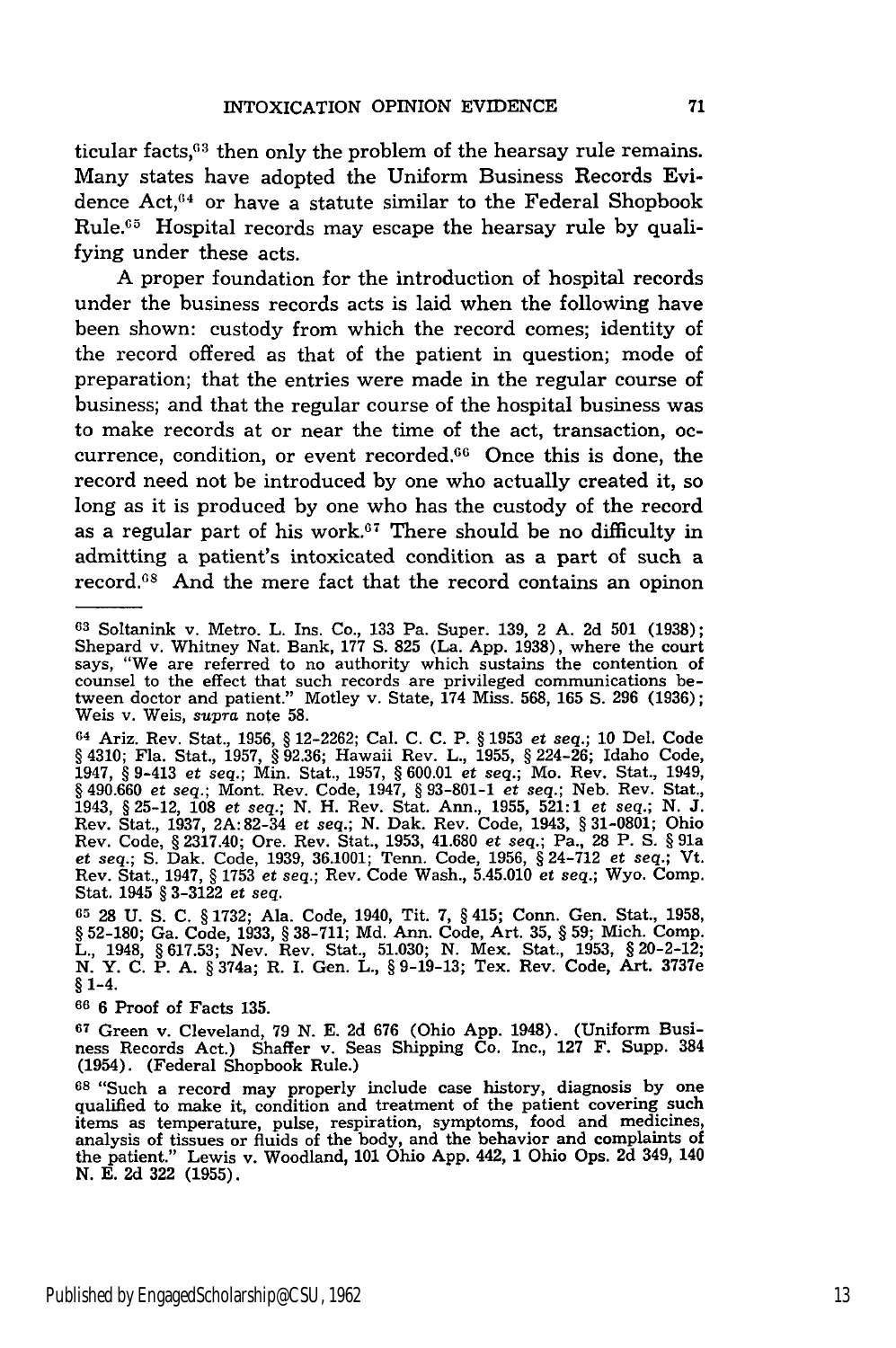as to intoxication should afford no grounds for objection provided the entry resulted from direct observation by the person making the entry.<sup>69</sup>

In some jurisdictions which have no statute similar to the Business Records Act, hospitals are required by law to keep records. Such records would be admissible under the exception to the hearsay rule involving official public documents.70 The foundation required for their admission is similar to that required for admission under the Business Records Act, plus proof that the record is maintained pursuant to statutory requirements and that the record offered contains all the information required by the statute.<sup> $71$ </sup> And just as business records are admissible only to show entries made in the regular course of business, records required by statute are admissible only to prove matters required by law to be in those records.<sup>72</sup> Again, this should be no barrier to the introduction of entries concerning the patient's intoxicated condition.<sup>73</sup>

It would appear that if neither of the foregoing two statutes were available, the attorney seeking to introduce hospital records showing intoxication would have to depend on the common law rules relating to "past recollections recorded" 74 or "regular entries" **75** as exceptions to the hearsay rule. The past recollections recorded rule is, of course, only available in situations involving testimonial recollection of a witness on the stand, and the com-

**70** Galli v. Wells, 209 Mo. App. 460, 239 S. W. 894 (1922).

**<sup>71</sup>**6 Proof of Facts 145.

**<sup>72</sup>**Florida Power & Light Co. v. Bridgeman, 133 Fla. 195, **182** S. 911 (1938). **<sup>73</sup>**Clark v. Beacon Oil Co., 271 Mass. 27, 170 N. E. 836 (1930); Leonard v. Boston Elev. R. Co., 234 Mass. 480, 125 N. E. 593 (1920); Cowan v. McDonnell, 330 Mass. 148, **111 N. E. 2d** 759 **(1953).**

**74 3** Wigmore, Evidence **§§** 734, **751.**

**<sup>75</sup>**5 Wigmore, Evidence § **1521.**

**<sup>69</sup>**D'Amato v. Johnston, 140 Conn. 54, 97 A. 2d 893, 38 A. L. R. 2d 772 (1953); Reed v. United Commercial Travelers, 123 F. 2d 252 (1941).

Where the opinion was not admissible because of the lack of direct observation or proof of direct observation, see: Brown v. St. Paul City R. Co., 241 Minn. 15, 62 N. W. 2d 688 (1954); Geroeami v. Fancy Fruit & Produce Corp., 249 App. Div. 221, 291 N. Y. S. 837 (1936); Roberto v. Nielson, 262 App. Div. 1035, 30 N. Y. S. 2d 334, *aff'd* 42 N. E. 2d 27 (1941). Lane v. Samuels, 350 Pa. 446, 39 A. 2d 626 (1944), required for the

admission of such an opinion that, (1) the entry must be made contempo-raneously with the acts which it purports to relate, (2) it must be impossible at the time the entries are made to anticipate reasons which might subsequently arise for making a false entry, and (3) knowledge of the person responsible for the entry. However, see 5 Wigmore, Evidence § 1530 and Anno. 38 A. L. R. 2d 778